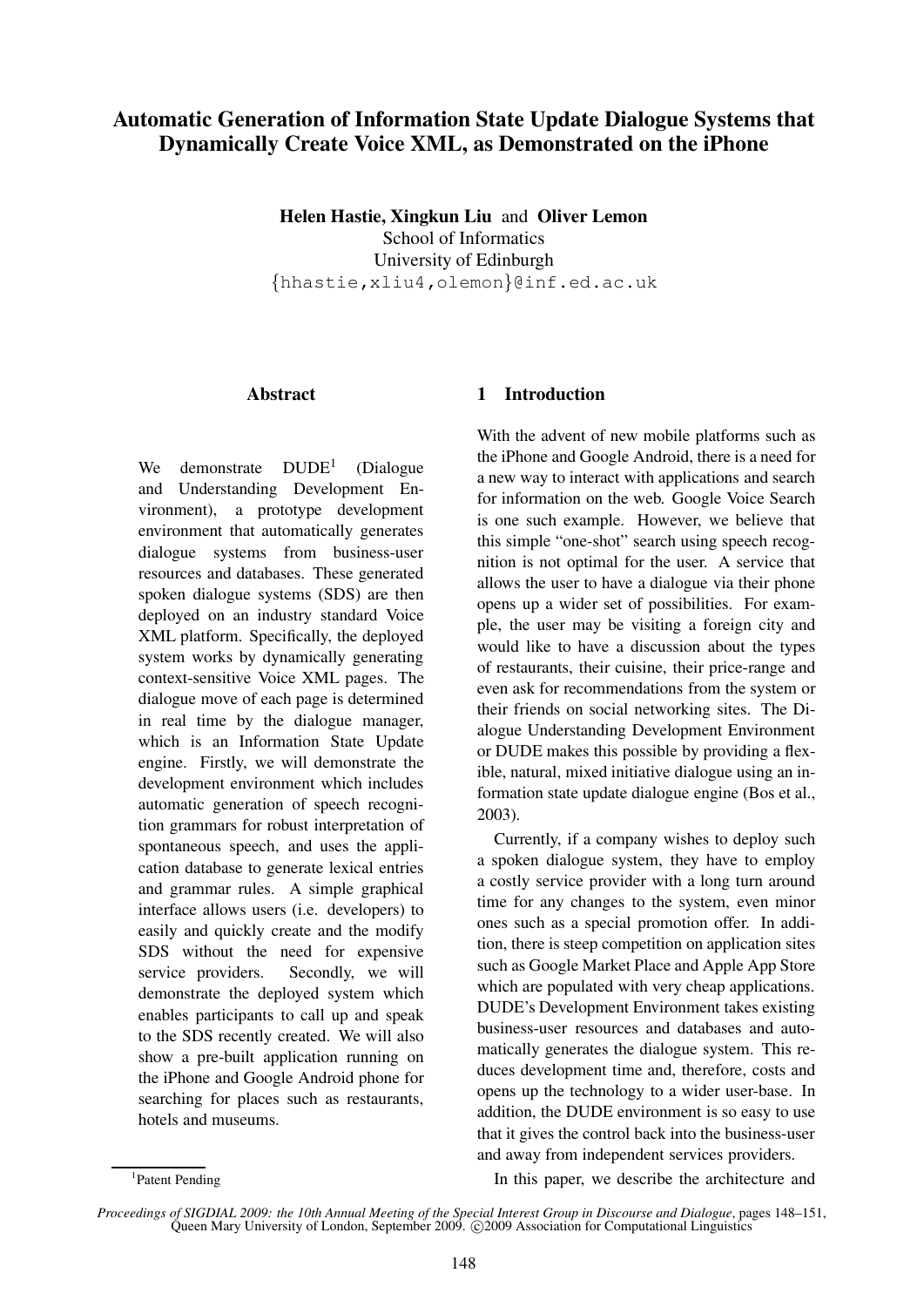technology of the DUDE Development Environment and then discuss how the deployed system works on a mobile platform.

### **2 The DUDE Development Environment**

Figure 1 shows the DUDE Development Environment architecture whereby the main algorithm takes the business-user resources and databases as input and uses these to automatically generate the spoken dialogue system which includes a Voice XML generator. Advantages of using businessuser resources such as Business Process Models (BPM) (Williams, 1967) include the fact that graphical interfaces and authoring environments are widely available (e.g. Eclipse). In addition, business-user resources can contain a lot of additional information as well as call flow including context, multi-media and multiple customer interactions.



Figure 1: The DUDE Architecture

### **2.1 Spoken Dialogue System Generation**

Many sophisticated research systems are developed for specific applications and cannot be easily transferred to another, even very similar task or domain. The problem of components being domain specific is especially prevalent in the core area of dialogue management. For example MIT's Pegasus and Mercury systems (Seneff, 2002) have dialogue managers (DM) that use approximately 350 domain-specific hand-coded rules each. The sheer amount of labour required to construct systems prevents them from being more widely and rapidly deployed. We present a solution whereby BPMs and related authoring tools are used to specify *domain-specific* dialogue interactions which are combined with *domain-general* dialogue managers. Specifically, the DM consults the BPM to determine what task-based steps to take next, such as asking for price range after establishing preferred cuisine type. General aspects of dialogue, such as confirmation and clarification strategies, are handled by the domain-general DM. Values for constraints on transitions and branching in the BPM, for example "present insurance offer if the user is business-class", are compiled into domainspecific parts of the Information State. XML format is used for BPMs, and they are compiled into finite state machines consulted by the spoken dialogue system. The domain-general dialogue manager was mostly abstracted from the TALK system (Lemon et al., 2006).

Using DUDE, developers do not have to write a single line of grammar code. There are three types of grammars: (1) a core grammar, (2) a grammar generated from the database and BPM, and (3) dynamically generated grammars created during the dialogue. The core grammar (1) was developed to cover basic information-seeking interactions. In addition (2), the system compiles relevant database entries and their properties into the appropriate "slot-filling" parts of a SRGS GRXML (Speech Recognition Grammar Specification) grammar for each specific BPM node. Task level grammars are used to allow a level of mixed initiative, for example, if the system asks "what type of cuisine?" the user can reply with cuisine and also any other slot type, such as, "cheap Italian". The dynamically generated grammars (3), such as for restaurants currently being recommended, minimizes grammar size and makes the system more efficient. In addition to the above-mentioned grammars, developers are able to provide task spotter phrases and synonyms reflecting how users might respond by using the DUDE Development Environment. If these are not already covered by the existing grammar, DUDE automatically generates rules to cover them.

The generated SRGS GRXML grammars are used to populate the Voice XML pages and consequently used by the Voice XML Platform Speech recogniser. In this case, we deploy our system to the Voxeo Platform (http://www.voxeo.com). As well as the W3C standard SRGS GRXML, DUDE is able to generate alternative grammar specifications such as SRGS ABNF (Augmented Backus-Naur Form), JSGF ABNF (Java Speech Grammar Format) and Nuance's GSL (Grammar Specifica-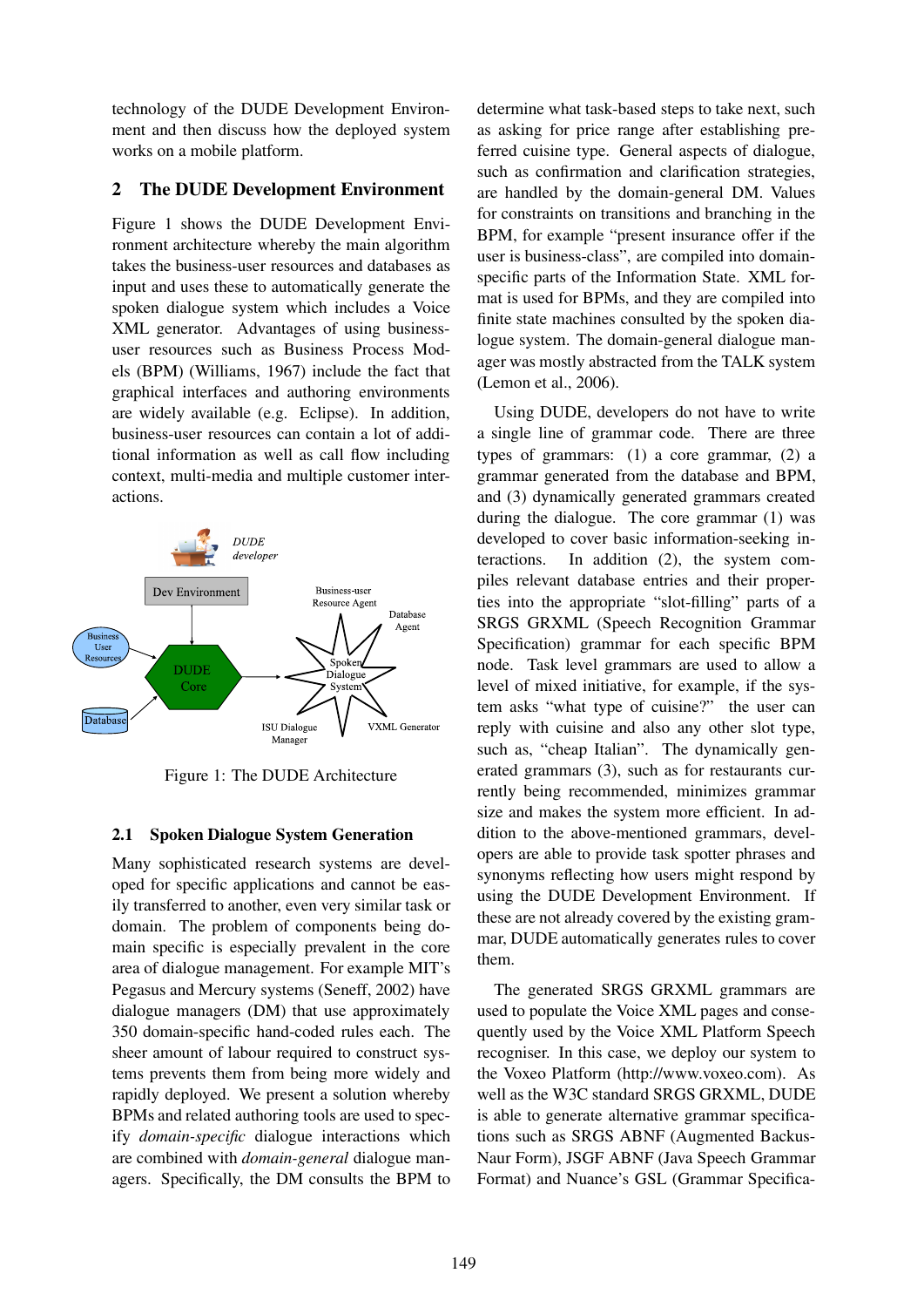

Figure 2: Example: using the DUDE Development Environment to define spotter phrases and other information for the different BPM tasks

tion Language).

#### **2.2 The Development Environment**

As mentioned above, the DUDE Development Environment can be used to define system prompts and add task spotter phrases and synonyms to the grammars. Figure 2 shows the GUI with the BPM on the left hand side and the properties pane for the restaurants task on the right hand side. In this pane the developer can define the system prompt, the information to be presented to the user and the spotter phrases. Here the developer is associating the phrases "restaurants, restaurant, somewhere to eat...." with the restaurant task. This means that if the user says "I want somewhere to eat", the restaurant part of the BPM will be triggered. Note that multi-word phrases may also be defined. The defined spotters are automatically compiled into the grammar for parsing and speech recognition. By default all the lexical entries for answer-types for the subtasks will already be present as spotter phrases. DUDE checks for possible ambiguities, for example if "pizza' is a spotter for both cuisine type for a restaurant task and food type for a shopping task, the system uses a clarification subdialogue to resolve them at runtime.

Figure 3 shows the developer specifying the required linguistic information to automate the cuisine subtask of the restaurants task. Here the developer specifies the system prompt "What type of cuisine do you want?" and a phrase for implicit confirmation of provided values, e.g. "a [X] restaurant", where  $[X]$  is a variable that will be replaced with the semantics of the speech recognition hypothesis for the user input. The developer also specifies here the answer type that will resolve the system prompt. There are predefined answertypes extracted from the databases, and the developer can select and/or edit these, adding phrases and synonyms. In addition, they have the ability to define their own answer-types.

| 高田昌區                    |          |  |         |  |       |  |  |                             |                                                                                   |
|-------------------------|----------|--|---------|--|-------|--|--|-----------------------------|-----------------------------------------------------------------------------------|
| MainTaskBpm restaurants |          |  |         |  |       |  |  |                             |                                                                                   |
|                         |          |  |         |  |       |  |  |                             |                                                                                   |
|                         |          |  |         |  |       |  |  |                             | Define properties for: Task: restaurants, Slot: cuisine                           |
|                         |          |  |         |  |       |  |  |                             |                                                                                   |
|                         |          |  |         |  |       |  |  |                             |                                                                                   |
|                         |          |  |         |  |       |  |  |                             | Global Sixt                                                                       |
|                         |          |  |         |  |       |  |  |                             |                                                                                   |
|                         |          |  |         |  |       |  |  |                             |                                                                                   |
|                         |          |  |         |  |       |  |  | Promot                      | What type of cuisine do you want?                                                 |
| ٠                       |          |  |         |  | $-11$ |  |  |                             |                                                                                   |
| start                   | location |  | cuisine |  | end   |  |  |                             |                                                                                   |
|                         |          |  |         |  |       |  |  |                             |                                                                                   |
|                         |          |  |         |  |       |  |  | ImplicitComfirm             | ls:                                                                               |
|                         |          |  |         |  |       |  |  |                             |                                                                                   |
|                         |          |  |         |  |       |  |  |                             |                                                                                   |
|                         |          |  |         |  |       |  |  |                             |                                                                                   |
|                         |          |  |         |  |       |  |  | Click a node to process it. |                                                                                   |
|                         |          |  |         |  |       |  |  |                             | Selected user response type: DB_Edi_info_Voxeo_list_final_uri_restaurants_cuisine |
|                         |          |  |         |  |       |  |  |                             |                                                                                   |
|                         |          |  |         |  |       |  |  |                             |                                                                                   |
|                         |          |  |         |  |       |  |  |                             | UserResponse: CB_Ed_info_Voxeo_lst_final_uri_r<br>Edit                            |
|                         |          |  |         |  |       |  |  |                             |                                                                                   |
|                         |          |  |         |  |       |  |  |                             |                                                                                   |
|                         |          |  |         |  |       |  |  |                             |                                                                                   |
|                         |          |  |         |  |       |  |  |                             |                                                                                   |
|                         |          |  |         |  |       |  |  |                             |                                                                                   |
|                         |          |  |         |  |       |  |  | DB Columns                  | ٠<br>louisine                                                                     |
|                         |          |  |         |  |       |  |  |                             |                                                                                   |
|                         |          |  |         |  |       |  |  |                             |                                                                                   |
|                         |          |  |         |  |       |  |  |                             |                                                                                   |
|                         |          |  |         |  |       |  |  |                             |                                                                                   |
|                         |          |  |         |  |       |  |  | Advanced                    | Testibuse<br>Szw<br>Cancel                                                        |
|                         |          |  |         |  |       |  |  |                             |                                                                                   |
|                         |          |  |         |  |       |  |  |                             |                                                                                   |
|                         |          |  |         |  |       |  |  |                             |                                                                                   |
|                         |          |  |         |  |       |  |  |                             |                                                                                   |
|                         |          |  |         |  |       |  |  |                             |                                                                                   |
|                         |          |  |         |  |       |  |  |                             |                                                                                   |

Figure 3: Example: using the DUDE Development Environment to define prompts, answer sets, and database mappings for the cuisine subtask